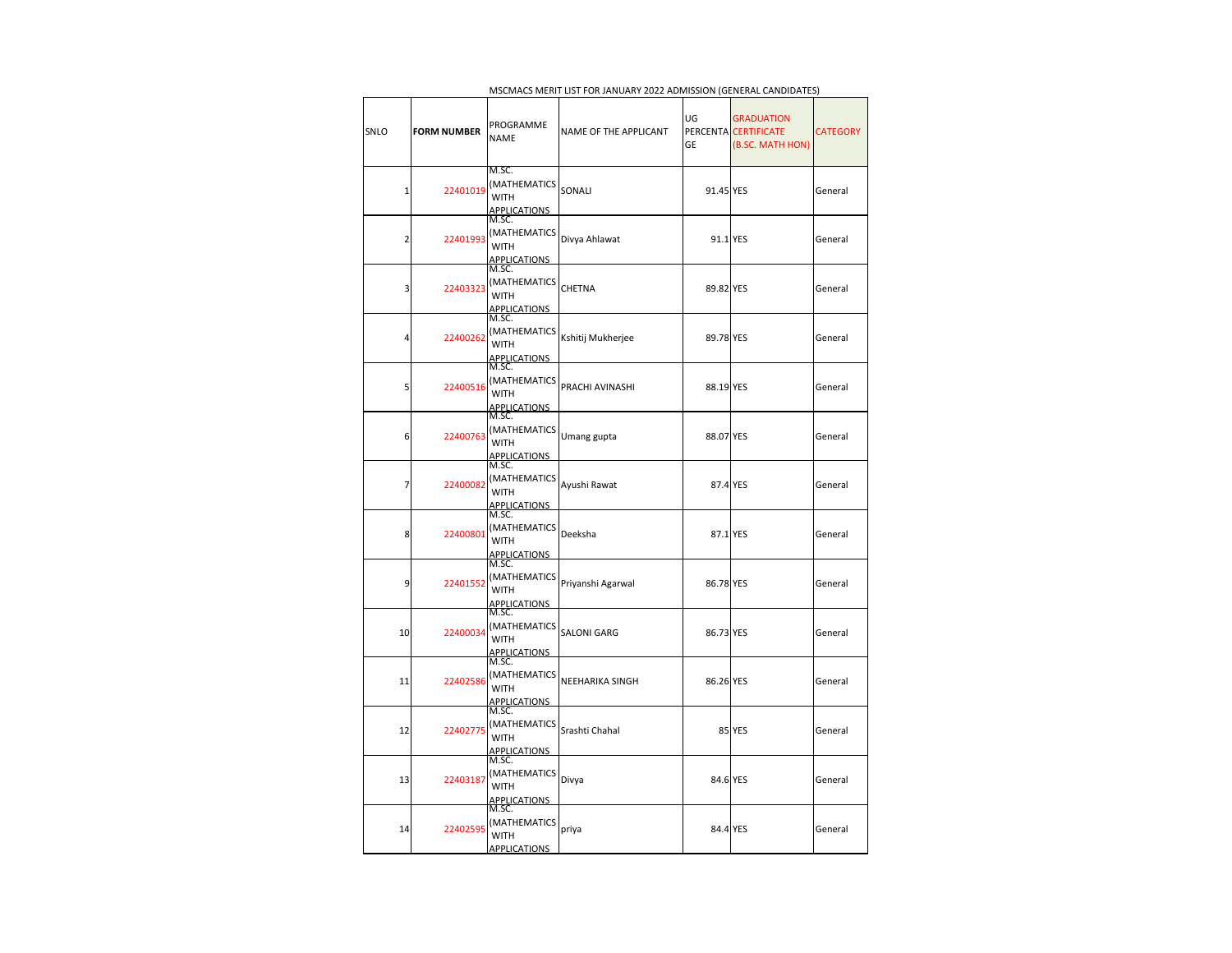| 15 | 22402912 | M.SC.<br><b>IMATHEMATICS</b><br><b>WITH</b><br><b>APPLICATIONS</b>                     | Manshi Kumari    |           | <b>84 YES</b> | General |
|----|----------|----------------------------------------------------------------------------------------|------------------|-----------|---------------|---------|
| 16 | 22400009 | M.SC.<br>(MATHEMATICS<br><b>WITH</b><br><b>APPLICATIONS</b>                            | Ankit Sharma     | 83.8 YES  |               | General |
| 17 | 22402609 | M.SC.<br>(MATHEMATICS<br><b>WITH</b><br><b>APPLICATIONS</b>                            | Swati Gannavarpu | 83.1 YES  |               | General |
| 18 | 22401336 | M.SC.<br>(MATHEMATICS<br><b>WITH</b><br><b>APPLICATIONS</b>                            | Geeta            | 82.67 YES |               | General |
| 19 | 22400981 | M.SC.<br>(MATHEMATICS<br><b>WITH</b><br><b>APPLICATIONS</b>                            | Komal Mishra     | 82.4 YES  |               | General |
| 20 | 22400442 | M.SC.<br>(MATHEMATICS<br><b>WITH</b><br><b>APPLICATIONS</b>                            | Meenakshi        | 81.91 YES |               | General |
| 21 | 22400000 | M.SC.<br>(MATHEMATICS<br><b>WITH</b><br><b>APPLICATIONS</b>                            | soumya singhal   | 81.9 YES  |               | General |
| 22 | 22400880 | M.SC.<br>(MATHEMATICS<br><b>WITH</b><br><b>APPLICATIONS</b>                            | Palak Pandey     | 81.5 YES  |               | General |
| 23 | 22401125 | M.SC.<br>(MATHEMATICS<br><b>WITH</b><br>APPLICATIONS                                   | Subashi Mahanta  | 80.75 YES |               | General |
| 24 | 22401355 | M.SC.<br>(MATHEMATICS<br><b>WITH</b><br><b>APPLICATIONS</b><br>IN COMPUTER<br>SCIENCE) | Rose Kumari      | 80.75 YES |               | General |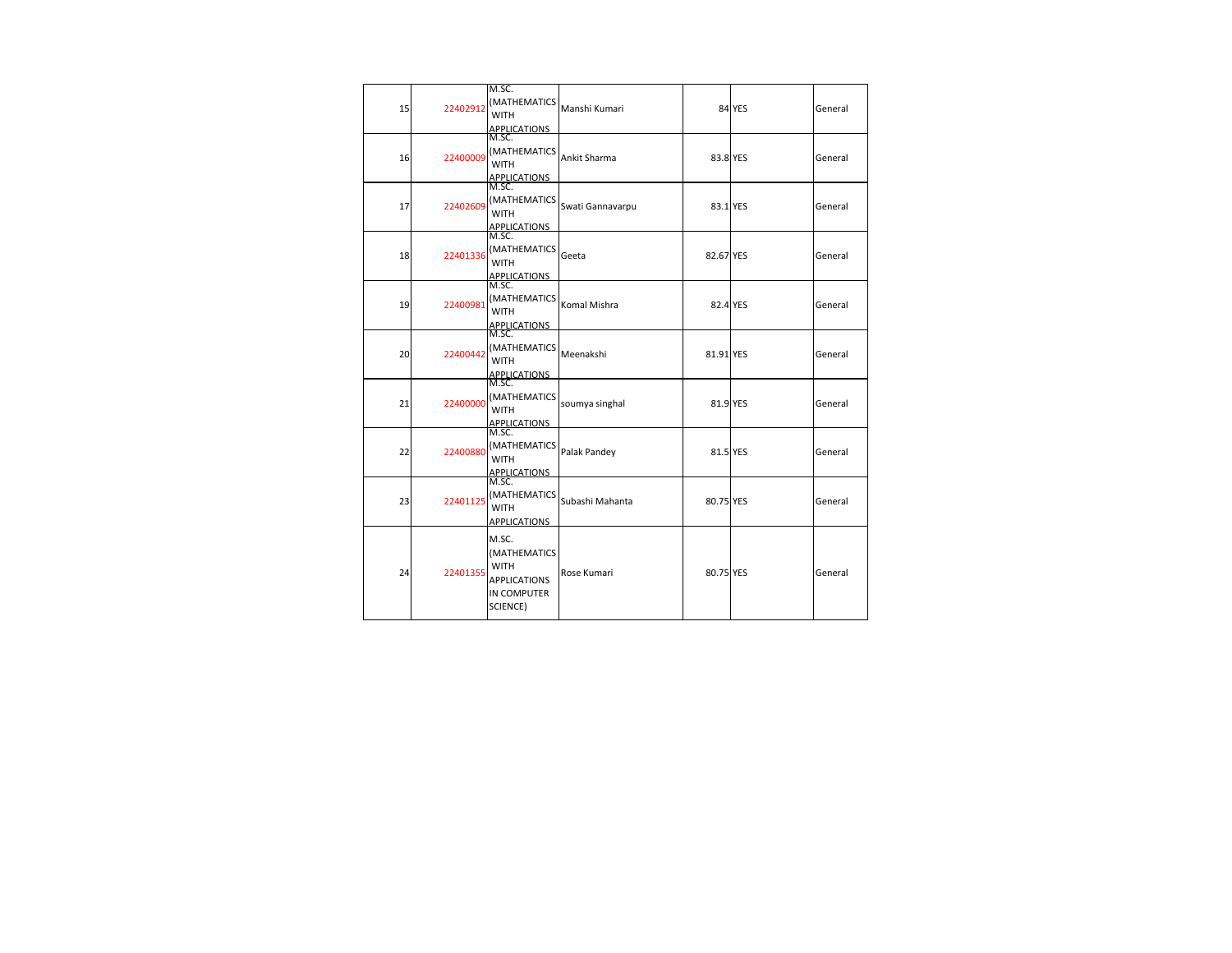| <b>SLNO</b>    | <b>FORM NUMBER</b> | PROGRAMME<br><b>NAME</b>                                                                      | NAME OF THE APPLICANT  | UG<br><b>GE</b> | <b>GRADUATION</b><br>PERCENTA CERTIFICATE<br>(B.SC. MATH HON) | <b>CATEGORY</b>   |
|----------------|--------------------|-----------------------------------------------------------------------------------------------|------------------------|-----------------|---------------------------------------------------------------|-------------------|
| $\mathbf{1}$   | 22401109           | M.SC.<br><b>(MATHEMATICS</b><br><b>WITH</b><br><b>APPLICATIONS</b><br>IN COMPUTER<br>SCIENCE) | <b>GAJENDRA KUMAR</b>  | 84.73 YES       |                                                               | OBC Non<br>Creamy |
| $\overline{2}$ | 22400650           | M.SC.<br>(MATHEMATICS<br><b>WITH</b><br><b>APPLICATIONS</b><br>IN COMPUTER<br>SCIENCE)        | <b>DEEPENDRA KUMAR</b> | 83.05 YES       |                                                               | OBC Non<br>Creamy |
| 3              | 22401594           | M.SC.<br>(MATHEMATICS<br><b>WITH</b><br><b>APPLICATIONS</b><br>IN COMPUTER<br>SCIENCE)        | RUPESH YADAV           | 81.9 YES        |                                                               | OBC Non<br>Creamy |
| 4              | 22401384           | M.SC.<br>(MATHEMATICS<br><b>WITH</b><br><b>APPLICATIONS</b><br>IN COMPUTER<br>SCIENCE)        | HEMANT KUSHWAHA        | 81.13 YES       |                                                               | OBC Non<br>Creamy |
| 5              | 22400217           | M.SC.<br>(MATHEMATICS<br><b>WITH</b><br><b>APPLICATIONS</b><br>IN COMPUTER<br>SCIENCE)        | <b>ROHAN</b>           | 80.5 YES        |                                                               | OBC Non<br>Creamy |
| 6              | 22401722           | M.SC.<br>(MATHEMATICS<br><b>WITH</b><br><b>APPLICATIONS</b><br>IN COMPUTER<br>SCIENCE)        | Manisha Kumari         | 80.49 YES       |                                                               | OBC Non<br>Creamy |
| 7              | 22400425           | M.SC.<br>(MATHEMATICS<br><b>WITH</b><br><b>APPLICATIONS</b><br>IN COMPUTER<br>SCIENCE)        | <b>UDAY SINGH</b>      | 79.59 YES       |                                                               | OBC Non<br>Creamy |

MSCMACS MERIT LIST FOR JANUARY 2022 ADMISSION (OBC CANDIDATES)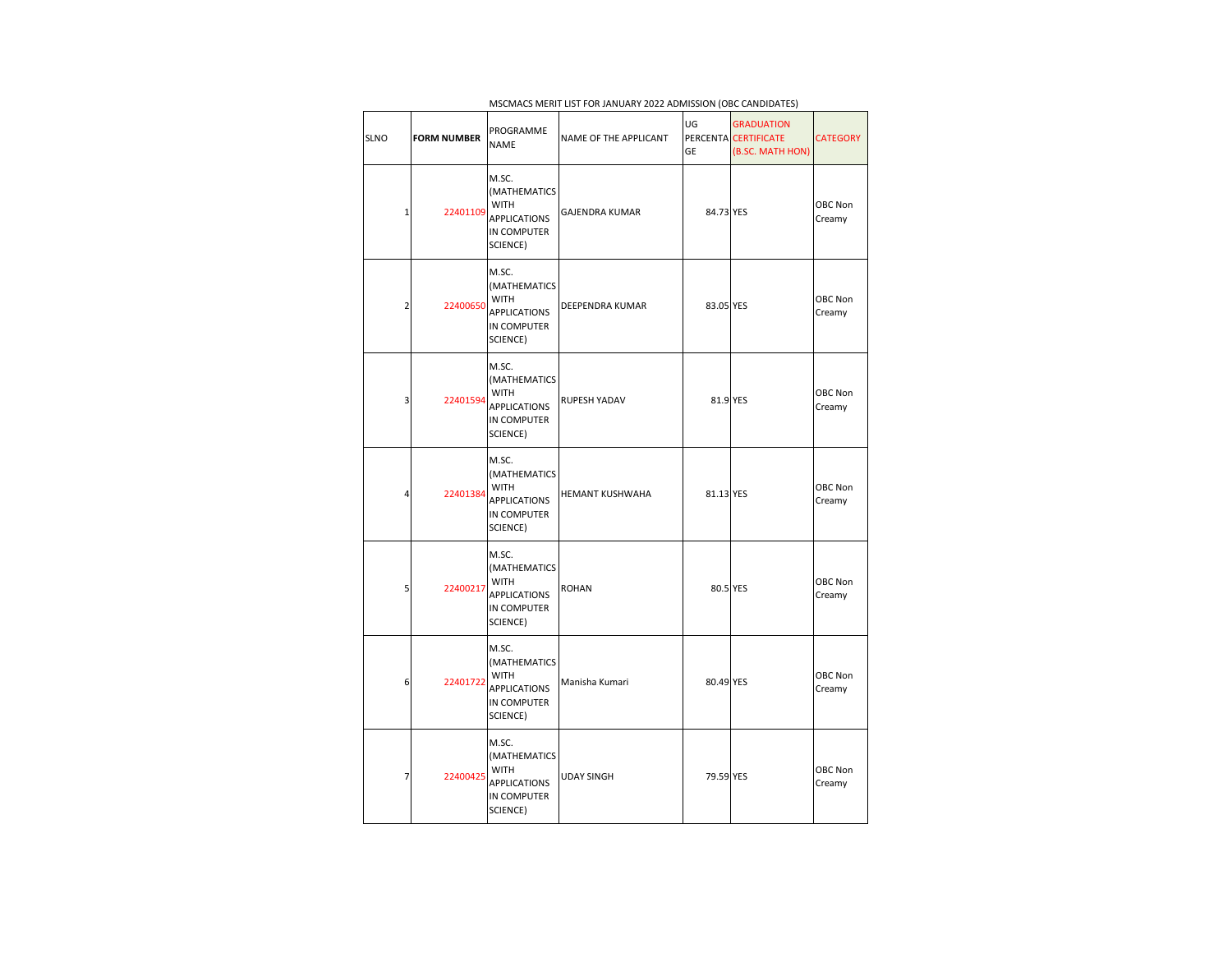| 8  | 22403306 | M.SC.<br>(MATHEMATICS<br><b>WITH</b><br><b>APPLICATIONS</b><br>IN COMPUTER<br>SCIENCE) | Anil                  | 78.5 YES  | OBC Non<br>Creamy |
|----|----------|----------------------------------------------------------------------------------------|-----------------------|-----------|-------------------|
| 9  | 22403401 | M.SC.<br>(MATHEMATICS<br><b>WITH</b><br><b>APPLICATIONS</b><br>IN COMPUTER<br>SCIENCE) | Ajay Yadav            | 77.03 YES | OBC Non<br>Creamy |
| 10 | 22400963 | M.SC.<br>(MATHEMATICS<br><b>WITH</b><br><b>APPLICATIONS</b><br>IN COMPUTER<br>SCIENCE) | Arjun Gupta           | 76.9 YES  | OBC Non<br>Creamy |
| 11 | 22400616 | M.SC.<br>(MATHEMATICS<br><b>WITH</b><br><b>APPLICATIONS</b><br>IN COMPUTER<br>SCIENCE) | Amisha                | 76.38 YES | OBC Non<br>Creamy |
| 12 | 22400372 | M.SC.<br>(MATHEMATICS<br><b>WITH</b><br><b>APPLICATIONS</b><br>IN COMPUTER<br>SCIENCE) | Singam Karnajit Singh | 76.2 YES  | OBC Non<br>Creamy |
| 13 | 22401065 | M.SC.<br>(MATHEMATICS<br><b>WITH</b><br><b>APPLICATIONS</b><br>IN COMPUTER<br>SCIENCE) | Deepank Yadav         | 75.74 YES | OBC Non<br>Creamy |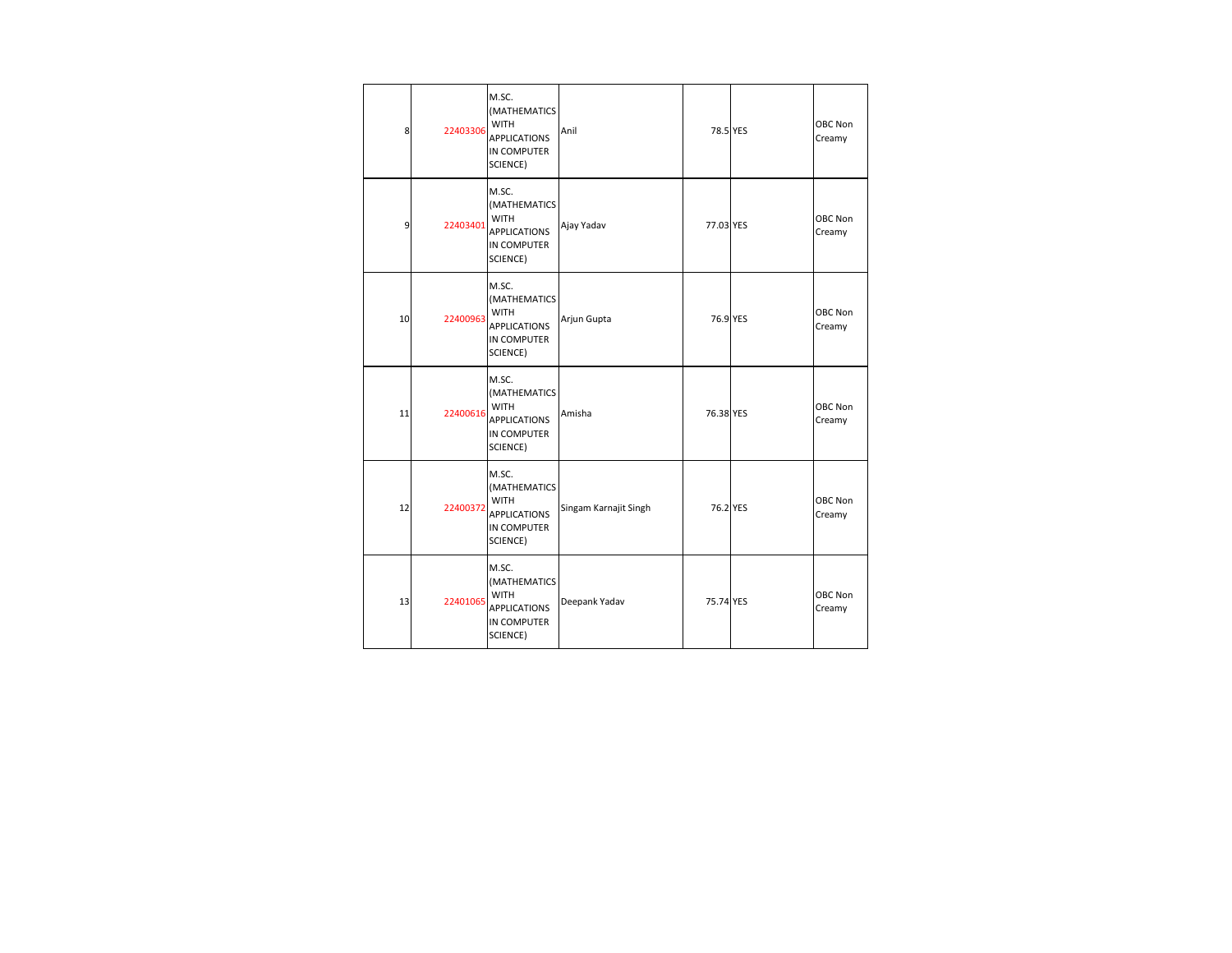| <b>SLNO</b> |                | <b>FORM NUMBER</b> | PROGRAMME<br><b>NAME</b>                                                               | NAME OF THE APPLICANT | UG<br>GE  | <b>GRADUATION</b><br>PERCENTA CERTIFICATE<br>(B.SC. MATH HON) | <b>CATEGORY</b> |
|-------------|----------------|--------------------|----------------------------------------------------------------------------------------|-----------------------|-----------|---------------------------------------------------------------|-----------------|
|             | 1              | 22403023           | M.SC.<br>(MATHEMATICS<br><b>WITH</b><br><b>APPLICATIONS</b><br>IN COMPUTER<br>SCIENCE) | <b>JITENDRA KUMAR</b> | 71.45 YES |                                                               | SC              |
|             | $\overline{2}$ | 22401480           | M.SC.<br>(MATHEMATICS<br><b>WITH</b><br><b>APPLICATIONS</b><br>IN COMPUTER<br>SCIENCE) | Santosh Kumar         | 68.53 YES |                                                               | SC              |
|             | 3              | 22400634           | M.SC.<br>(MATHEMATICS<br><b>WITH</b><br><b>APPLICATIONS</b><br>IN COMPUTER<br>SCIENCE) | <b>ATUL KUMAR</b>     | 67.27 YES |                                                               | SC              |
|             | 4              | 22401726           | M.SC.<br>(MATHEMATICS<br><b>WITH</b><br><b>APPLICATIONS</b><br>IN COMPUTER<br>SCIENCE) | KANCHAN RAI           | 66.03 YES |                                                               | SC              |
|             | 5              | 22400032           | M.SC.<br>(MATHEMATICS<br><b>WITH</b><br><b>APPLICATIONS</b><br>IN COMPUTER<br>SCIENCE) | Charu                 |           | <b>66 YES</b>                                                 | SC              |
|             | 6              | 22402327           | M.SC.<br>(MATHEMATICS<br><b>WITH</b><br><b>APPLICATIONS</b><br>IN COMPUTER<br>SCIENCE) | PRAVEEN KANT KUMAR    | 65.69 YES |                                                               | <b>SC</b>       |
|             | 7              | 22402601           | M.SC.<br>(MATHEMATICS<br><b>WITH</b><br><b>APPLICATIONS</b><br>IN COMPUTER<br>SCIENCE) | Vithika               |           | 64 YES                                                        | SC              |

MSCMACS MERIT LIST FOR JANUARY 2022 ADMISSION (SC CANDIDATES)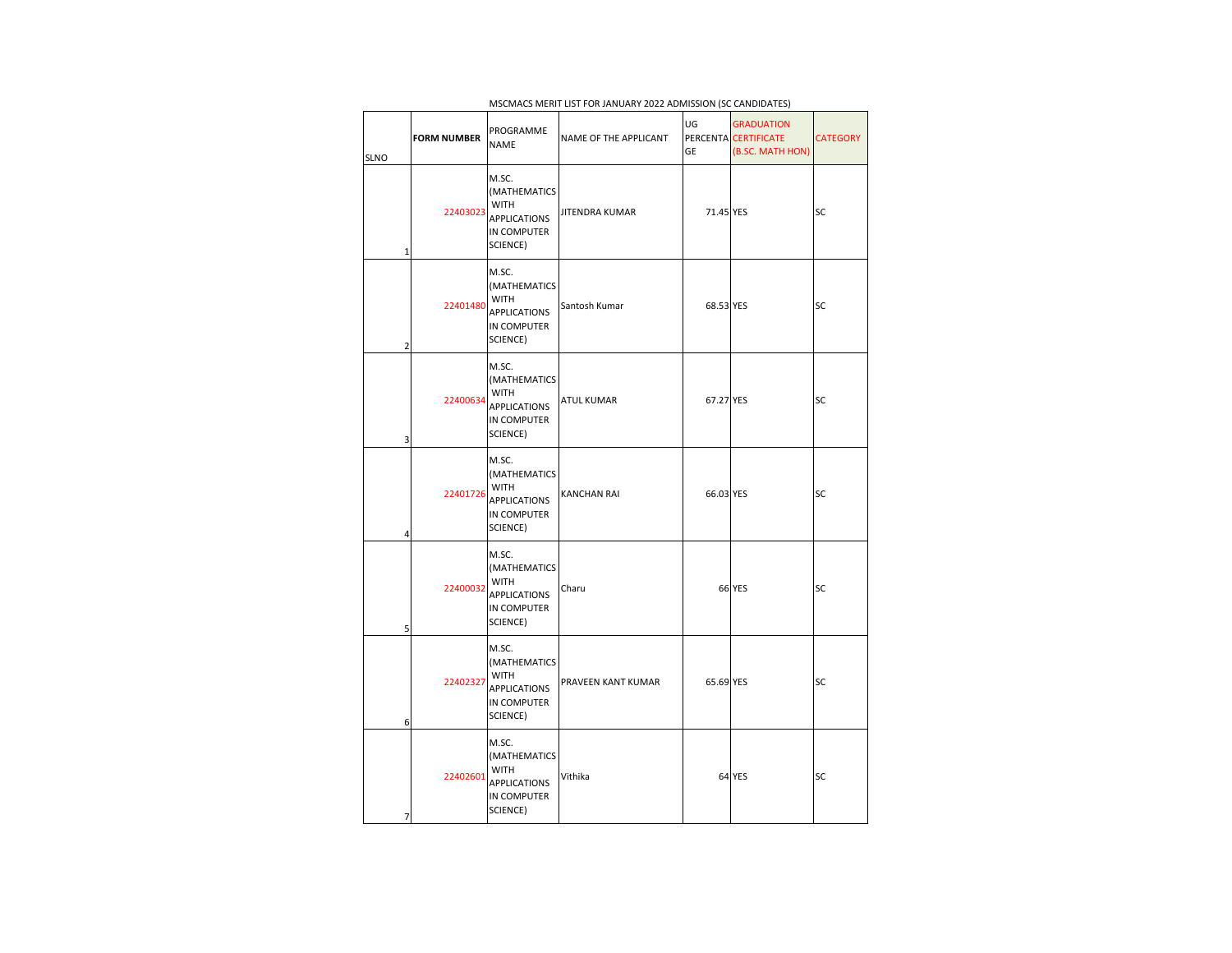| 8  | 22400091 | M.SC.<br>(MATHEMATICS<br><b>WITH</b><br><b>APPLICATIONS</b><br><b>IN COMPUTER</b><br>SCIENCE) | Tarun              | 63.3 YES  |        | <b>SC</b> |
|----|----------|-----------------------------------------------------------------------------------------------|--------------------|-----------|--------|-----------|
| 9  | 22400484 | M.SC.<br>(MATHEMATICS<br><b>WITH</b><br><b>APPLICATIONS</b><br><b>IN COMPUTER</b><br>SCIENCE) | <b>ROHIT ROHIT</b> |           | 63 YES | <b>SC</b> |
| 10 | 22400879 | M.SC.<br>(MATHEMATICS<br><b>WITH</b><br><b>APPLICATIONS</b><br><b>IN COMPUTER</b><br>SCIENCE) | Sarvesh Kumari     | 61.62 YES |        | <b>SC</b> |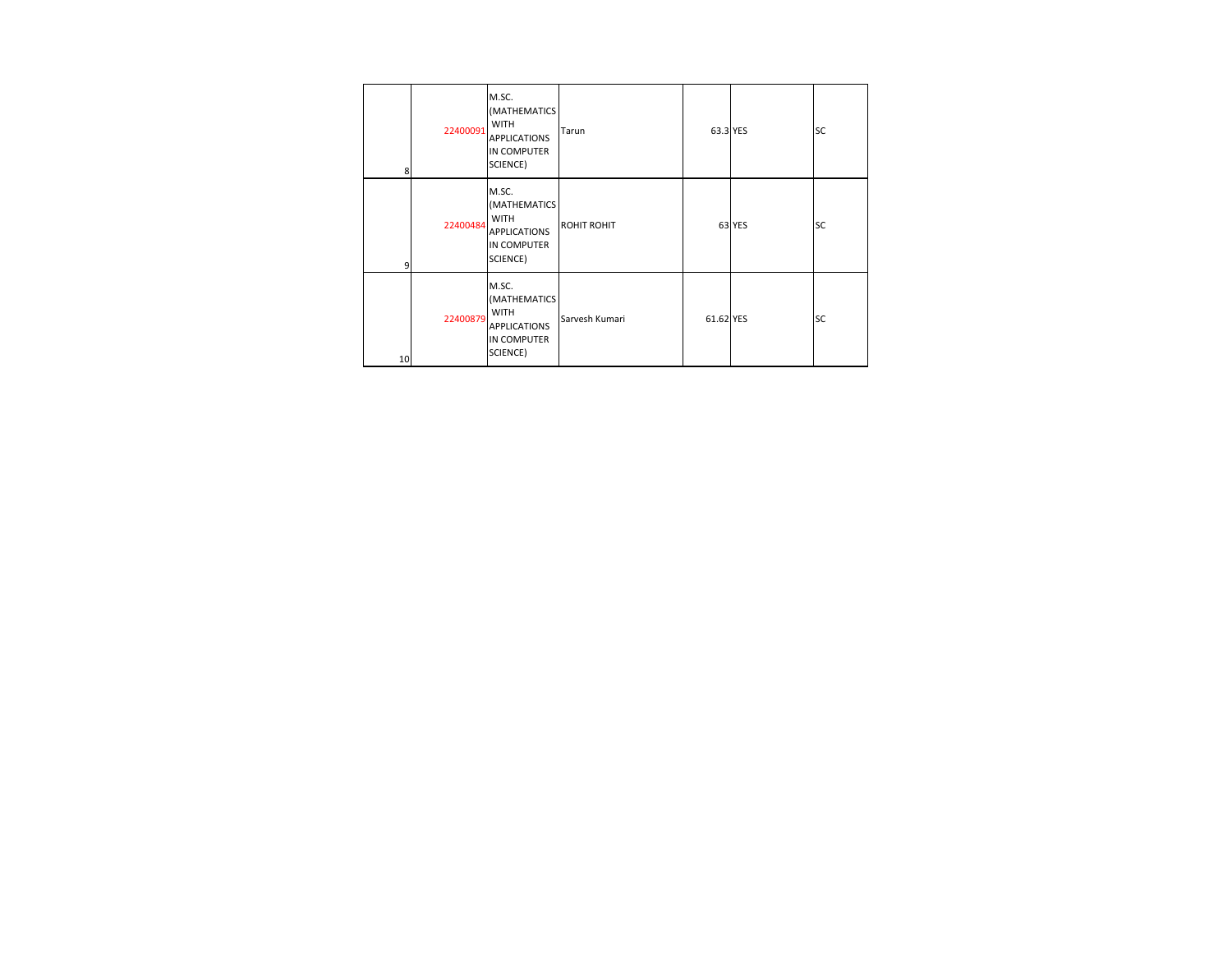| <b>SLNO</b> | <b>FORM NUMBER</b> | PROGRAMME<br><b>NAME</b>                                                                      | NAME OF THE APPLICANT      | UG<br>GE  | <b>GRADUATION</b><br>PERCENTA CERTIFICATE<br>(B.SC. MATH HON) | <b>CATEGORY</b> |
|-------------|--------------------|-----------------------------------------------------------------------------------------------|----------------------------|-----------|---------------------------------------------------------------|-----------------|
|             | 22401922           | M.SC.<br>(MATHEMATICS<br><b>WITH</b><br><b>APPLICATIONS</b><br><b>IN COMPUTER</b><br>SCIENCE) | ravi bhushan               | 68.8 YES  |                                                               | ST              |
|             | 22400027           | M.SC.<br>(MATHEMATICS<br><b>WITH</b><br><b>APPLICATIONS</b><br><b>IN COMPUTER</b><br>SCIENCE) | <b>GOVIND KUMAR SHARMA</b> | 63.16 YES |                                                               | ST              |

MSCMACS MERIT LIST FOR JANUARY 2022 ADMISSION (ST CANDIDATES)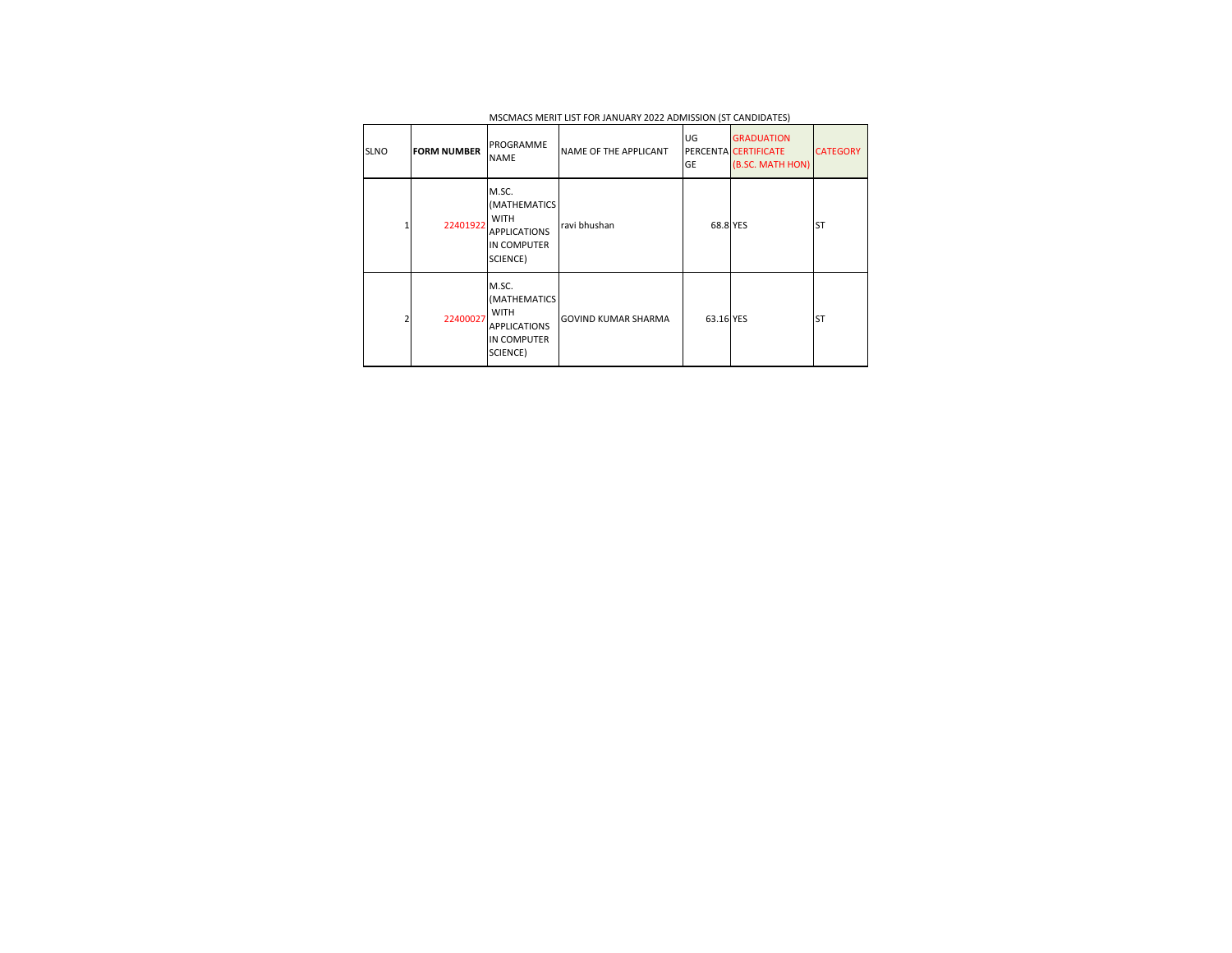| <b>SLNO</b> | <b>FORM NUMBER</b> | PROGRAMME<br><b>NAME</b>                                                               | NAME OF THE APPLICANT | UG<br>GE  | <b>GRADUATION</b><br>PERCENTA CERTIFICATE<br>(B.SC. MATH HON) | <b>CATEGORY</b>                    |
|-------------|--------------------|----------------------------------------------------------------------------------------|-----------------------|-----------|---------------------------------------------------------------|------------------------------------|
| 1           | 22401371           | M.SC.<br>(MATHEMATICS<br><b>WITH</b><br><b>APPLICATIONS</b><br>IN COMPUTER<br>SCIENCE) | Pooja Sahrawat        |           | <b>72 YES</b>                                                 | Economicall<br>y Weaker<br>Section |
| 2           | 22400417           | M.SC.<br>(MATHEMATICS<br><b>WITH</b><br><b>APPLICATIONS</b><br>IN COMPUTER<br>SCIENCE) | Komal Aggarwal        | 68.76 YES |                                                               | Economicall<br>y Weaker<br>Section |
| 3           | 22401934           | M.SC.<br>(MATHEMATICS<br><b>WITH</b><br><b>APPLICATIONS</b><br>IN COMPUTER<br>SCIENCE) | <b>Vikrant Deol</b>   | 67.26 YES |                                                               | Economicall<br>y Weaker<br>Section |
| 4           | 22403451           | M.SC.<br>(MATHEMATICS<br><b>WITH</b><br><b>APPLICATIONS</b><br>IN COMPUTER<br>SCIENCE) | Sachin Rawat          |           | <b>66 YES</b>                                                 | Economicall<br>y Weaker<br>Section |
| 5           | 22400845           | M.SC.<br>(MATHEMATICS<br><b>WITH</b><br><b>APPLICATIONS</b><br>IN COMPUTER<br>SCIENCE) | RAJA KUMAR JHA        | 63.73 YES |                                                               | Economicall<br>y Weaker<br>Section |

MSCMACS MERIT LIST FOR JANUARY 2022 ADMISSION (EWS CANDIDATES)